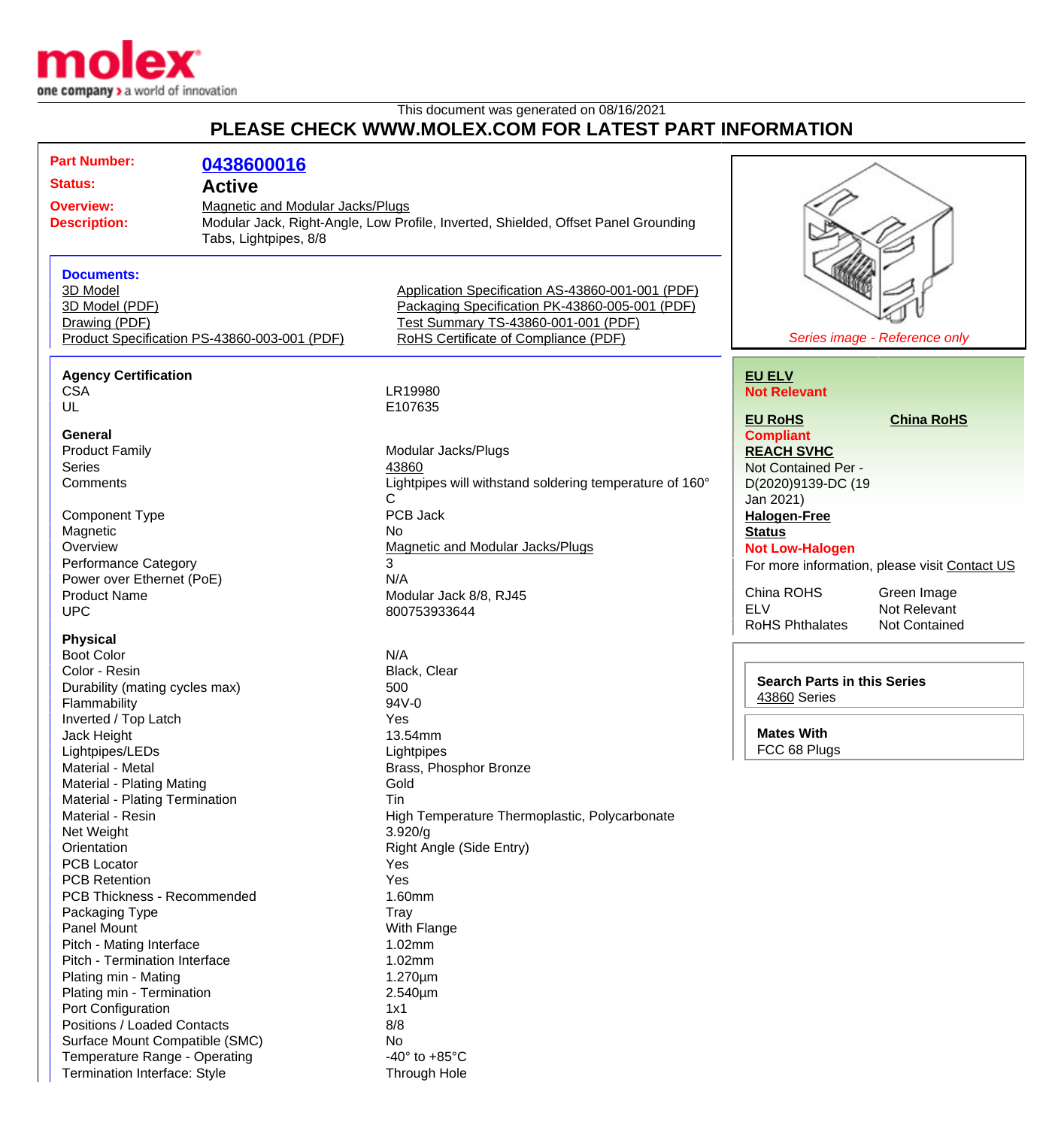| Waterproof / Dustproof<br>Wire/Cable Type                                                                                                                                            | No.<br>N/A                                                                                       |  |  |  |
|--------------------------------------------------------------------------------------------------------------------------------------------------------------------------------------|--------------------------------------------------------------------------------------------------|--|--|--|
| <b>Electrical</b><br>Current - Maximum per Contact<br>Grounding to PCB<br>Grounding to Panel<br>Shielded<br>Voltage - Maximum                                                        | 1.5A<br>Yes<br>Offset Panel Ground Tabs<br>Yes<br>150V AC (RMS)                                  |  |  |  |
| <b>Solder Process Data</b><br>Duration at Max. Process Temperature (seconds)<br>Lead-freeProcess Capability<br>Max. Cycles at Max. Process Temperature<br>Process Temperature max. C | 005<br><b>WAVE</b><br>001<br>260                                                                 |  |  |  |
| <b>Material Info</b>                                                                                                                                                                 |                                                                                                  |  |  |  |
| <b>Reference - Drawing Numbers</b><br><b>Application Specification</b><br>Packaging Specification<br><b>Product Specification</b><br><b>Sales Drawing</b><br><b>Test Summary</b>     | AS-43860-001-001<br>PK-43860-005-001<br>PS-43860-003-001<br>SD-43860-001-001<br>TS-43860-001-001 |  |  |  |

## This document was generated on 08/16/2021 **PLEASE CHECK WWW.MOLEX.COM FOR LATEST PART INFORMATION**